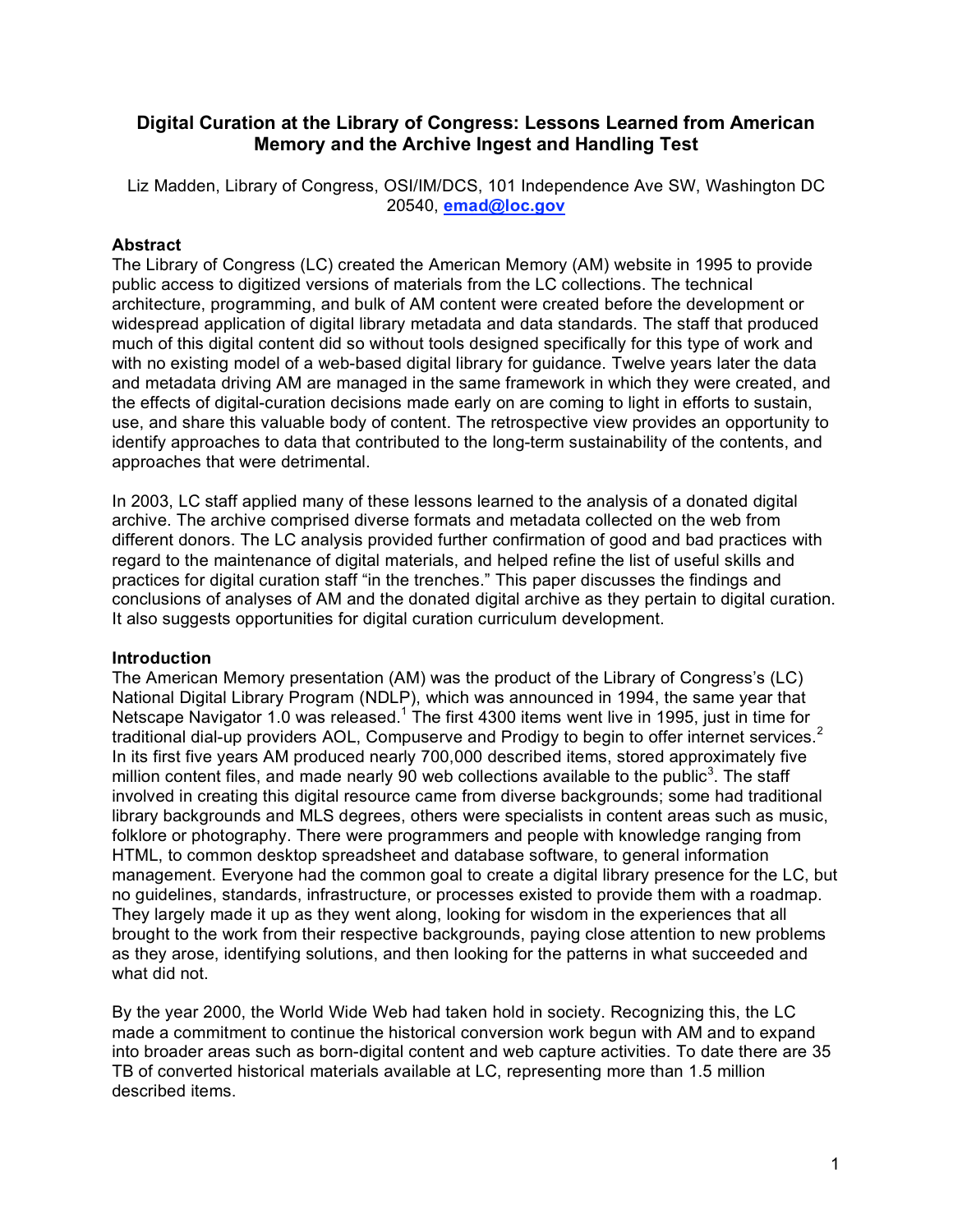The formation of the National Digital Information Infrastructure and Preservation Program (NDIIPP) highlighted the need to ensure that digital data could be created, captured, received, and maintained long into the future. The Archive Ingest and Handling Test (AIHT), $4$  one of the first NDIIPP projects, provided an opportunity to apply knowledge gained from historical conversion work to a heterogeneous collection of data. The test data set was the George Mason University (GMU) 9/11 Digital Archive (DA), which comprised content donated to the archive via a website in the period after the attacks of September 11, 2001. GMU donated the archive to the LC in 2003 with the hope that LC could sustain it for the future. While analysis of the GMU 9/11 DA content as intellectual material was out of scope for the AIHT, the LC AIHT team recognized that the donation provided a practical, real-world example of what digital donations might look like in the future. With that in mind, the LC AIHT team performed its own separate analysis of the contents, which uncovered interesting implications of being the recipient institution for a digital archive composed of diverse formats and metadata donated by diverse "creators."

This paper focuses on the combined experiences of AM production and history, and the LC AIHT GMU 9/11 DA analysis. It approaches digital curation at a micro level—i.e., data workers and decisions involved in production work itself—rather than at the macro or institutional level. These data workers, referred to throughout this paper as "digital curators," routinely engage in such activities as data manipulation (wrangling), database and other tool development, technical assessments, specifications, automation of processes, and policymaking. Challenges for digital curators working with AM and the AIHT included permissions and rights, metadata creation, metrics and accounting, production tool development, problems of legacy data, and methods to ensure that data remained consistent, flexible, sustainable and shareable. The lessons learned from wrestling with all of these areas are as follows.

#### **Lesson One: Digital Curation is Interdisciplinary**

A particularly noteworthy lesson learned from both AM and the analysis of the GMU 9/11 DA is that digital curation by nature is interdisciplinary. The transformation or transfer of digital content for access and maintenance requires digital curators to have a basic understanding of a broad range of fields of expertise and to act as translators among the various experts in each of those areas. Digital curators are bridge builders who are able to communicate user needs to programmers and engineers, and engineering/programming constraints to users. They can come from diverse backgrounds because their value lies in their ability to understand digital content as both intellectual material and as data. They are parsers of data that travels from content creator to application and storage servers; they help develop requirements for production tools and systems; and they participate in the identification and establishment of practices and policies to ensure that data retains necessary intellectual and technical characteristics across all life-cycle stages. Above all, digital curators identify emerging patterns in the overall work; create strategies and methods to mitigate the negative outcomes; and work with others to create processes and infrastructure that lead to the most positive results.

In light of this, one of the biggest risks for digital curators is that their cross-disciplinary breadth may sometimes be mistaken for an absence of depth in any specific area of expertise. It may also provide a challenge to resource allocators and program planners who want to know where in the organization to hire staff to fulfill these roles. Experience in AM suggests that where these staff are located is less important to the overall success of digital curation of materials than the ability of the staff to communicate effectively across a wide audience. In reality, these digital curators often develop expertise in an in-between area such as "how to" instructions or simple tools or processes that become vital to the work at hand but would not be considered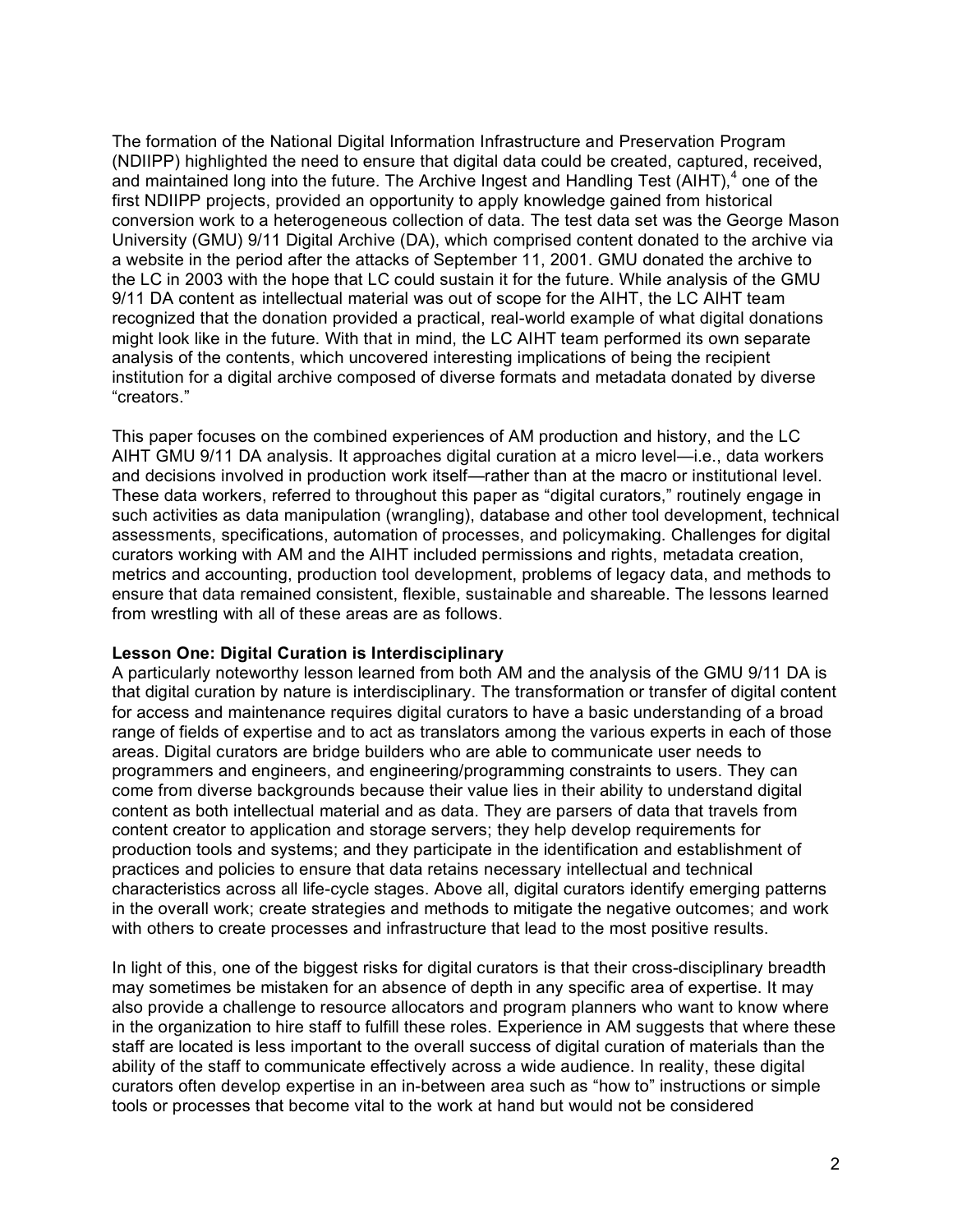sophisticated by experts on either side. A single person is unlikely to be able to fulfill all digital curator functions; a coordinated team of individuals whose combined knowledge is broad and who can cultivate expertise in complementary areas will fare best.

Figure 1 below illustrates the cross-disciplinary nature of digital curation and digital curators. This interpretation of digitization work was developed out of the experience with AM. Each circle represents a major area of historical conversion and presentation work, and each intersection represents an area that requires communication across specializations. The more intersects, the broader the knowledge required to facilitate the work.





# **Lesson Two: "Everything we needed to know we learned from Digitizing"<sup>6</sup>**

Several major themes emerged during AM production that also held true in the assessment of the GMU 9/11 DA. Regardless of whether the goal is historical conversion or receipt of borndigital content, these five "commandments" of digital work have been borne out repeatedly through much trial and error and well-intentioned attempts to circumvent them.

## *Know thy Data*

Understanding all aspects of the data and the expectation for its use and preservation is crucial to all stages of the digital life cycle. Appreciation for the intellectual or cultural value of material helps to inform the decisions about acceptance of donated content, digitization specifications for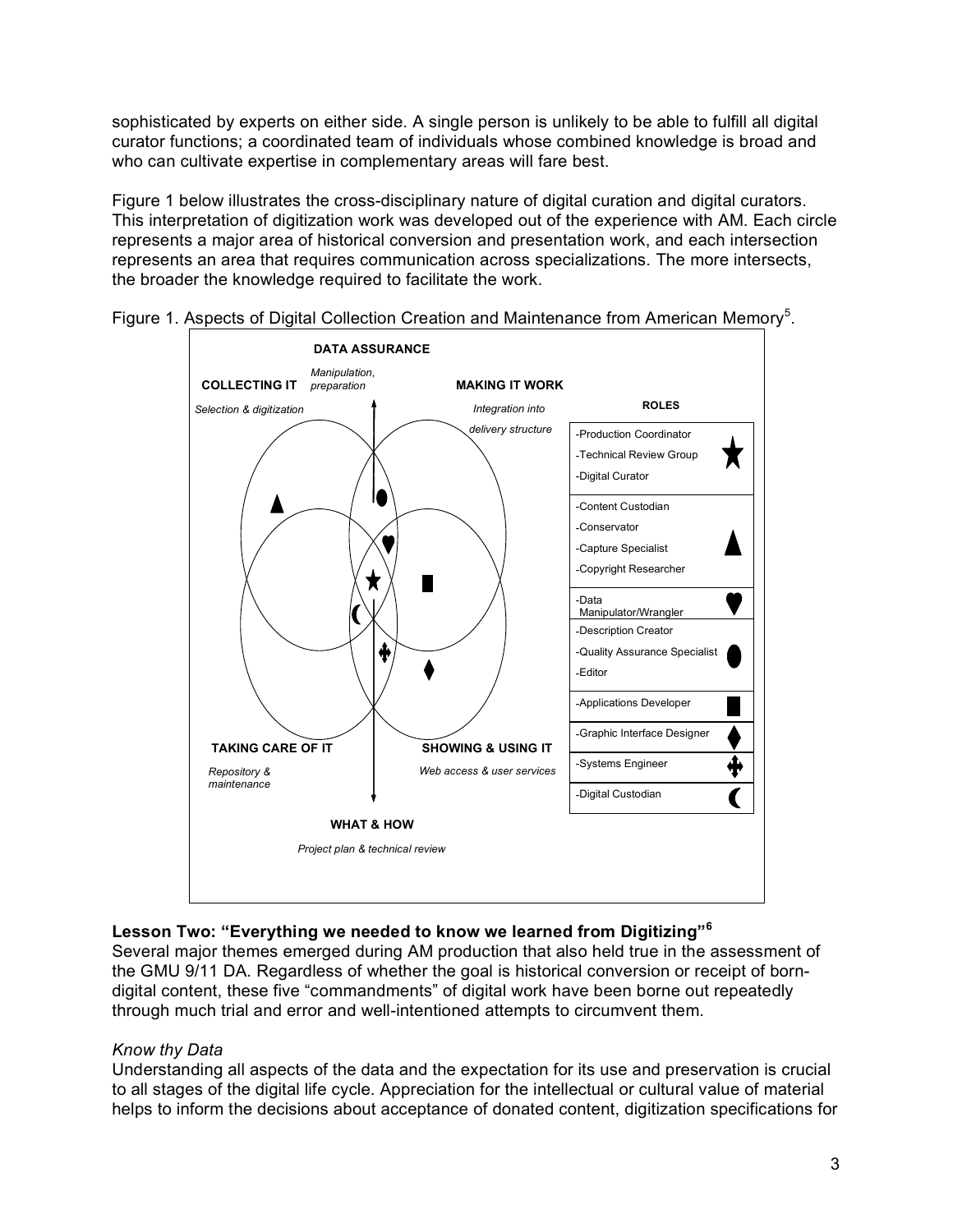converted materials, presentation or description requirements, and schedules for backup or integrity checking. Knowing how it will be used and stored in systems affects how it gets transformed or manipulated during production or presentation stages such as descriptive record creation, data delivery, full text handling, indexing, display, or storage. Expectations for user interactions may shape decisions about venues for presentation and access, data sharing, and choice of standards to apply. Knowing what files and metadata constitute an "item" guides permissions issues, rendering, description, and maintenance. Weighing the intellectual or cultural value against technical limitations or costs of receiving, sustaining, or working with data in a certain format can help inform decisions about what projects to embark on and what content to accept—as in donated digital content—and to manage the expectation of services that can be realistically applied to it.<sup>7</sup>

AM and the AIHT showed how knowing the data can also help with reporting required for funding, program development or public interest. Managers often ask the questions "how many?" and "how big?" in order to predict or measure cost efficiencies, productivity level, or resource needs. The answer of how many or how large depends on the nature of the request and the person asking it. Researchers want to know how many discrete intellectual items are available for their use; server storage engineers want to know how many files and what scale of data they need to accommodate; contract managers arranging for digitization of materials want to know how many scans they have to pay for; and recipients of donated materials want to know how many files are being transferred. Program directors are interested in all of the numbers as well as an explanation of what each number means. Knowledge of the data feeds directly into knowing what number to provide to what audience.

#### *Automation Means Letting Machines Do the Work*

Automation is repeatable, consistent, and does not rely on human or institutional memory. Ideally in an automated system, a user can press a button and walk away know that the process will happen, repeatedly if desired, and what the outcome or structure of the output will be. The likelihood that a mistake in an automated system will be applied consistently across the board, rather than sporadically or unpredictably, is greater than with manual processes. Therefore when a mistake is identified, one can assume that it has a widespread occurrence and can apply the fix broadly. In an automated environment, human intervention can be directed at exceptions and not at routine processes. Having fewer variables means fewer places to have to do troubleshooting. In addition to this, automation relies on data input that is consistent and recognizable to the system. This requirement is a catalyst for the development of standards, and standards in turn give data creators guidance for the structure of their data. This cycle fuels necessary research and development in areas such as data transfer, metadata structures and elements, and repository development.

Despite the availability of standards, experience with AM revealed that many data irregularities happen at the "pre-standard" production stage, during idiosyncratic transformations of data from one format to another, or during the transfer of data between one system or tool and another. Errors occur before data is in a standard form for ingest, sharing, or presentation in an application or system, such as during the earliest stages of a historical conversion project, when the only existing description of the items is a word processing document that must be transformed into a normalized format for import into a database or transformation into a markup form. Because the data in its existing form is not suitable for the tools and processes that exist, the temptation to intervene manually for the sake of expediting the production work is often irresistible. The intervention itself may appear negligible or harmless because it is perceived to be a one-off activity. Small interventions such as an extra line of code added to a script, or manual searching and replacing in a word-processing document can add up over time. They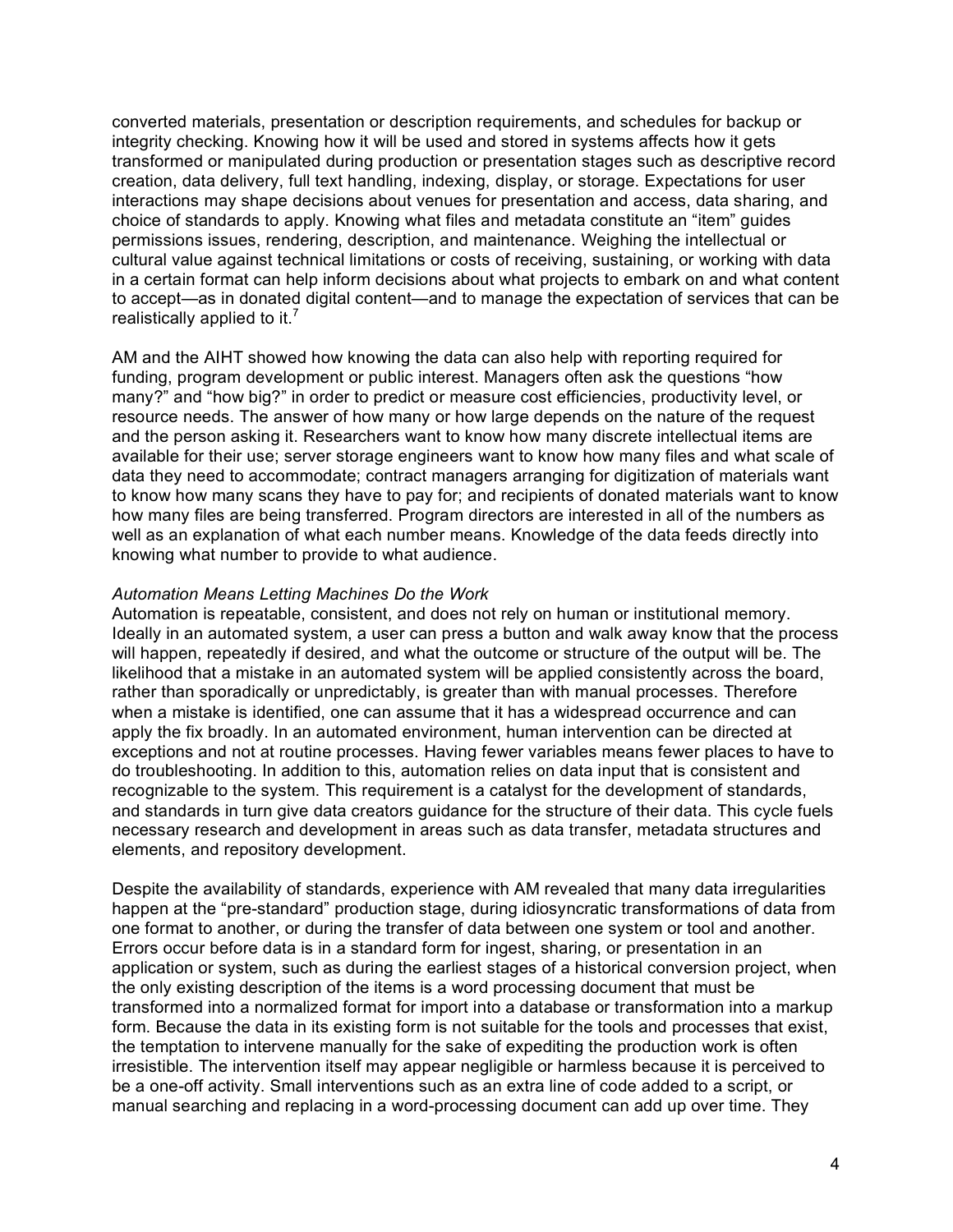also often repeat themselves, but because they were initially considered exceptional, one-off situations, there is no automated process or documentation in place to guide the handling of them.

The lesson learned in AM from the recurrence of supposedly unique situations and one-time events was to automate whatever could be automated and to document each step. Even automation as simple as creating database export macros or scripts using regular expressions to do searching and replacing increases the sustainability of the data. For some AM data these routines had to be created retrospectively to ensure that they could be run again. In other cases the AM data had to be changed and new processes written because of an inability to re-trace or repeat the original handling.

#### *Exceptions to Rules Raise Resource Usage*

At the beginning of AM production, teams of staff were assigned to specific divisions at LC to work on the digitization of collections for the website. All data filtered down to a single team of three programmers with a responsibility to make the data work in AM. With no prior experience in how to create digital objects from physical objects, each team did the best they could with the content they had. A couple of years into the project, certain patterns began to emerge. Teams with homogeneous physical collections developed standard data sets and production routines earlier than teams with heterogeneous content. Each new homogeneous collection reinforced lessons learned from the previous one, but each new heterogeneous collection introduced variables not yet seen by that specific team. Even when they had encountered a certain content type before, teams with heterogeneous collection types sometimes developed a different way to handle it because the intellectual context of that specific collection was different. Each different approach required custom handling by the programmers.

Customization reduces sustainability of data and scalability of production by requiring extra or special processes to interact with the data. The exceptions may occur at any point between data creation and data storage. They come in the form of extra descriptive fields that must be accommodated for a certain body of content, or in lines of code created to treat objects differently from other similar objects, or in various other forms. Each exception raises the level of effort for data analysts, data wranglers, and programmers who have to create new routines to handle the special circumstances. These exceptions often result in the creation of "legacy data." This term applies to data that lags behind current or developing models and technologies. Characteristics of AM legacy data are that it is inconsistent across collections, highly customized, created on a per-collection basis, strongly attached to a specific presentation of a collection, and stored in different formats and in different locations. Changes, updates or corrections to legacy data require institutional knowledge or research, which decreases the sustainability, flexibility and shareability of the data over the long term. Legacy data is resistant to change and often cannot be repurposed easily or used with new systems or architectures.

The proliferation of custom code in early AM resulted in the creation of an AM production team and technical review group. The review group assessed project proposals to gather the resource needs involved in doing the project. The production team surveyed the practices and data of various teams and identified patterns among them in order to enforce more consistent practices across the board. The production team acted as a liaison between the programmers and the digitization teams and developed AM local standards to streamline the production work. These local standards were expressed in the AM Cookbook of Collection Assembly, which provided teams with a set of models and data specifications for object types in AM, and the AM nonmarc descriptive record. This record format provided teams with a consistent set of fields to use in the creation of descriptive records that were not MARC-based (non-MARC). In recent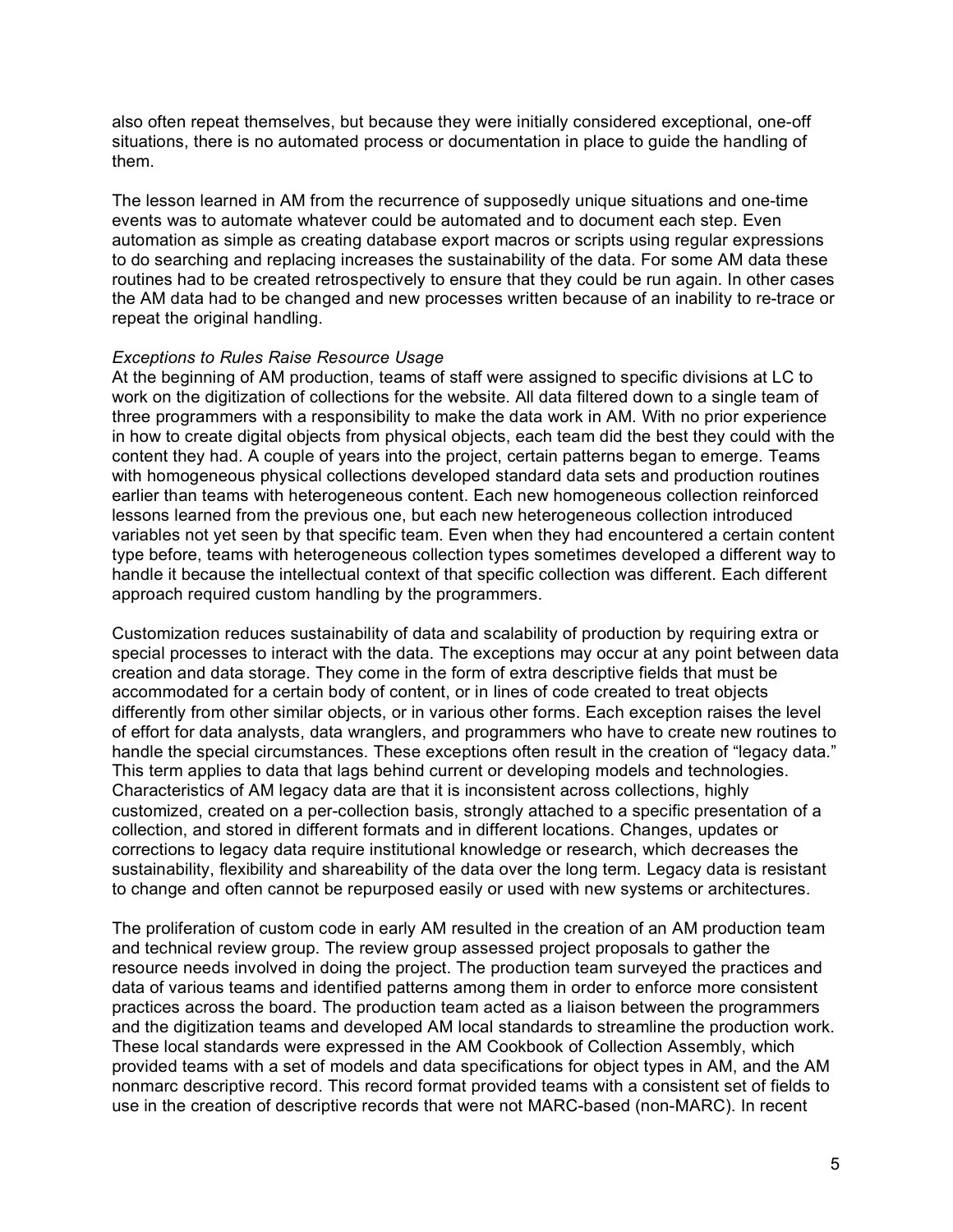years this AM nonmarc record has been expanded, expressed in XML with mappings to standards such as Dublin Core, MODS and METS, and forms the basis for efforts to migrate legacy non-MARC data into modern structures to increase its longevity.

Exceptions encountered during the AIHT also illustrate the cost of special handling. Two such exceptions involved problems with file naming and MIME types--areas that are generally assumed to be straightforward and standardized. Differences in file-naming rules across platforms caused problems with the initial transfer of data from GMU to the LC, $^8$  and files were not copied correctly from one location to the next as a result. The LC AIHT team spent time analyzing what went wrong and re-working the method of transfer to accommodate for the differences.<sup>9</sup> Similarly, files did not validate according to their apparent MIME types, requiring additional staff time to examine the validation routines and the files themselves to identify the source of the discrepancies. These are two examples from a relatively small archive, but extrapolated out to larger bodies of content they could become significant.<sup>10</sup>

### *Interoperability Requires Compromise*

Interoperability requires data to be consistent, to contain required elements, and to be structured in an expected way. As with customization, exceptions to requirements raise resource usage when data created according to one set of rules is moved into a venue that applies a different set of rules or applies the same rules differently. Even when a common transfer structure is used, data may still not be readily exchangeable. During the Phase Two of the AIHT, participants exported a marked-up version of the GMU 9/11 DA from their own systems. Despite the fact that three of the four partners chose METS as the export format, each partner had its own approach to METS. One partner suggested that "Clearly there would be some advantage to working toward at least some common elements for these processes. Establishing this type of agreement early in the project likely would have improved the efficiency and success of the export/import component of AIHT."<sup>11</sup>

Early agreements about data are integral to collaborative digitization projects as well. Approximately 25 of the collections in AM contain content from collaborators outside the LC. Work with these partners highlighted the need to establish early on the delivery schedule and number of redeliveries or updates, the need for persistence of data structure for corrections or future updates, the designation of responsibility for "master" data, the presence of a minimal set of metadata elements, and an understanding of the rights or permissions for use of the contents by each partner. Such agreements were not in place for these collaborative collections, and as a result many resources have gone into re-doing existing automated processes for updated content that no longer conforms to its original delivery structure. These collaborative projects also struggled with issues of data synchronization that occurred when the intellectual portion of partner data—i.e., fields in the descriptive records—was enhanced or corrected to work more cohesively within the AM structure. Enhancements or corrections that do not exist in the content maintained by the data originator will not be present in any update to the same data, and the work is at risk of having to be redone at the point of redelivery. Agreements at the outset of a project as to who is responsible for maintaining the "master" record for the content can mitigate this risk, or at least allow for additional data-massaging resources to be included in planning for the project.

## *Diversity must be Recognized*

A fully interoperable and homogeneous digital world is unlikely and in some ways undesirable. Heterogeneity of systems and platforms may help mitigate the risk of loss due to platformspecific hazards, obsolescence, pernicious code, etc., and for this reason is beneficial to the long-term survival of digital content. In addition to this, diverse communities have different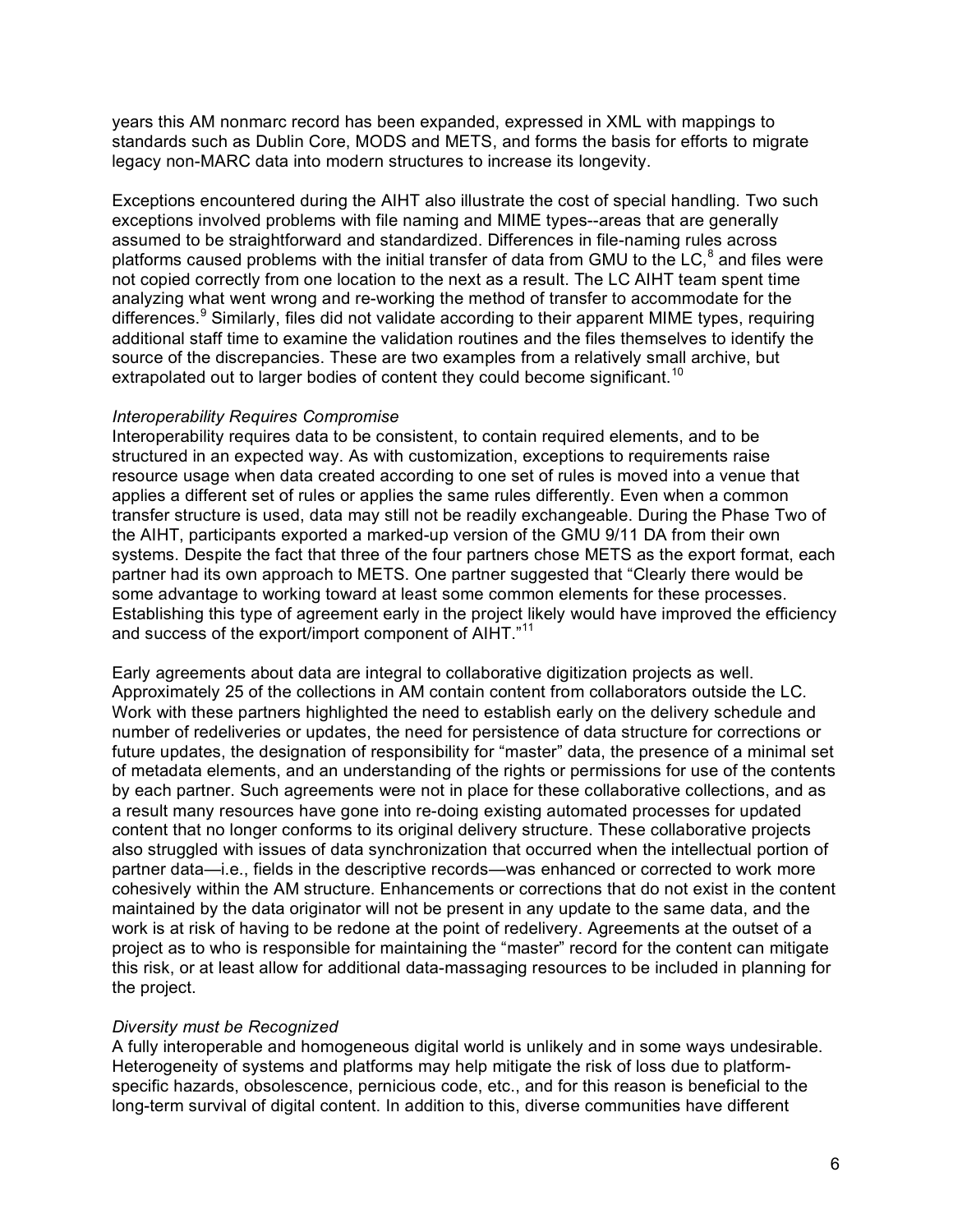needs for their data and applications, and in order for them to create and sustain their content they must develop methods, standards and routines that work for them. Even users within the same community may have different needs, depending on what stage of the life cycle they work in. The key to handling diversity may be in recognizing when to accommodate distinctions and when to conform to existing structures. In some situations forcing the data into a standard form may decrease the overall sustainability of the data and processes. Likewise, on occasions when the content itself appears to be like other existing content and the inclination is to conform, the trick to handling the data appropriately may be in looking at it with new eyes.

AM collaborative projects introduced diversity issues arising from tool and infrastructure development at the partner institutions. When the collaborations were first begun, some of the partner institutions chose to work with AM because it provided a service and expertise that was not yet developed in the institution itself. The partners provided data in whatever form they had available to them—spreadsheets, databases, delimited text files. In some cases a partner provided data in multiple forms simultaneously because it maintained content in different internal systems. AM created transformation processes based on the form of the original deliveries. As digital library expertise grew and developed, these partners began to create a digital library infrastructure of their own. This infrastructure incorporated new content management tools such as CONTENTdm® into their environments. Some of the tools automated the export of data from the systems, but only in designated formats—MARC or Dublin Core, for example. Subsequent deliveries or redeliveries of data came in these new standard forms instead of the original format, and the transformation routines had to be completely redone as if it were a new collection. In cases where the new export form lacked the discrete metadata elements required by AM programming, the new data could not even be transformed. The partner had to go back and figure out how to re-create the elements in the original data set out of the new tool being used because the constraints of the new tool were too limiting for the requirements of the project. In another case a union catalog tool used by a partner did not have de-duping capability and duplicate records were included in the delivery to LC, where the actual de-duping took place. This problem of having only controlled access to backend data was a consistent theme throughout AM production, both internal and collaborative. Some of these transfer issues might have been avoided if the data had been accessible for manipulation and export at a more granular level and not just as part of a packaging routine.

Experience in the AIHT illustrated how new content types require different approaches, and how applying practices associated with one content type to a new type of content can influence the interpretation of the data. The GMU 9/11 DA delivery included the data files themselves, documentation from the GMU team, a transfer manifest requested by the LC, and a MS Access database containing available metadata about the archive contents. A checksum comparison of the files revealed that 5% of the objects were duplicate and that these 5% were distributed across 146 different collections within the archive. In the context of historical conversion, this might have led to de-duping activities. However, the documentation that accompanied the GMU 9/11 DA delivery suggested that with web-collected content, duplicate checksums could arrive from multiple donation of the same materials from different contexts. This meant that checksum alone was not sufficient for identifying independent objects.<sup>12</sup>

The idea of content interrelationship and dependency also came to light during the LC AIHT analysis. Most of the archive contents were web-based, which meant that contents could be accessed via a link on a web page if the linked material was also part of the archive. Understanding and maintaining these internal relationships is an important part of preserving the ability to access an archive's materials in the future. Of the archive content, 29% was HTML,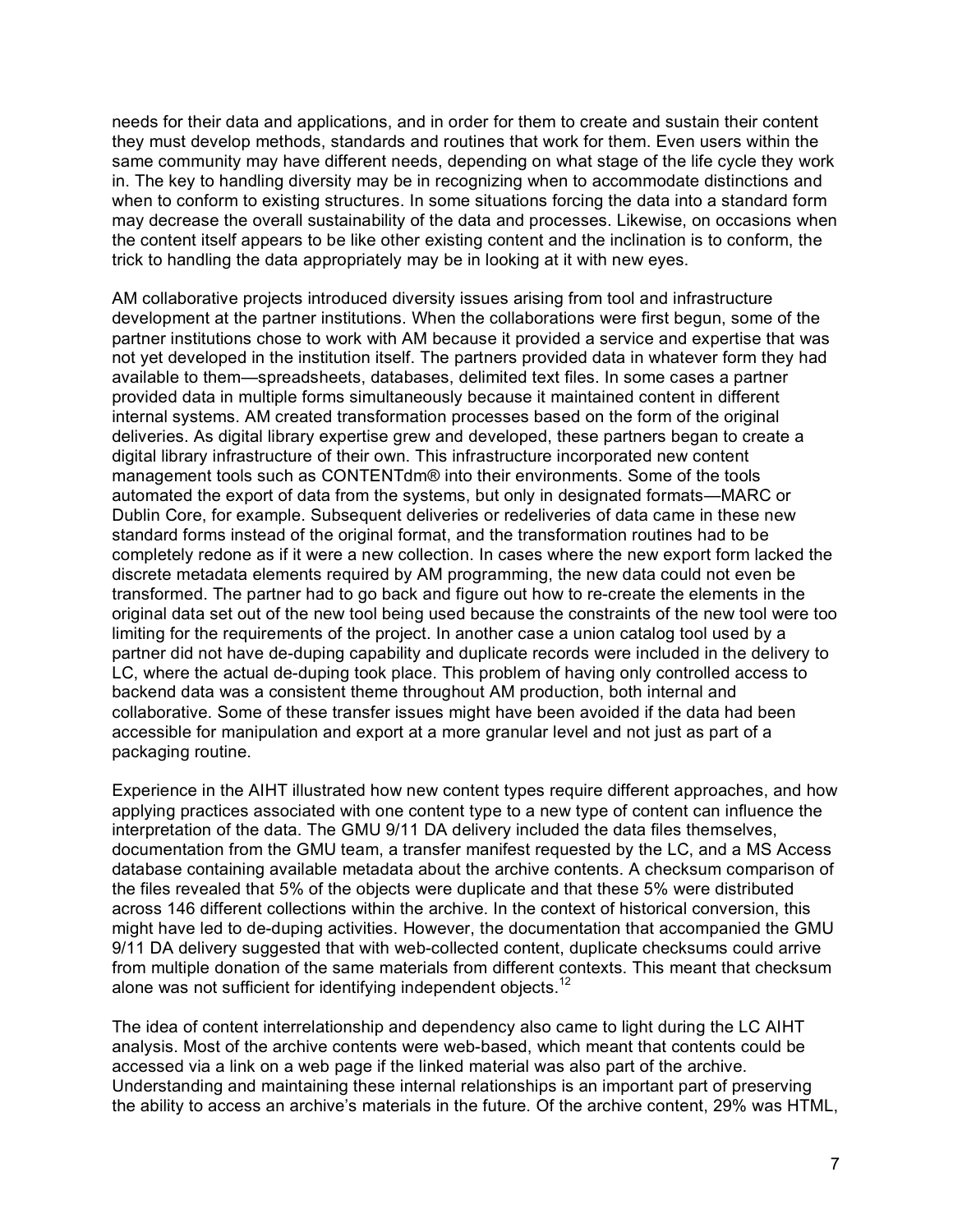and 8% of the HTML contained HREFs that pointed outside the archive. Again, this illustrates the importance of context and interrelationships for digital materials. If the pointers go to additional content in the form of images, sound files, video, text, etc., then there can be no guarantee that content will be available in the future to help frame the materials within the archive. The same is true if the pointers go to scripts that create more content. Treating this sort of content the same as converted content risks losing the context and dependencies from which the data derives much of its intellectual value. In this case the diversity must be accommodated.

### **Lesson Three: Digital curators are an excellent investment**

If policies, systems, and standards create a blueprint for a trusted digital repository and the digital content constitutes bricks, then digital curators are the mortar between the bricks. In order to be effective they must get mixed up in the work itself. Exposure to and participation in a broad range of activities is at the heart of their work. Digital curators are present at most discussions and meetings about data during each stage of the life cycle. Their role is twofold: first, to assess and plan for the transfer of data from one stage of its development to the next, and second, to represent expert stakeholders who are not present in a given meeting but whose needs or constraints have an effect on the data at another stage. Because of their involvement throughout the entire process, digital curators also often end up holding valuable institutional, programmatic or field-wide knowledge. They can predict future problems based on past experience, and they can recognize trends and know when to intervene to prevent data loss. They can inform requirements for tool development or new policies. In standards or systems planning exercises, digital curators are able to report on what elements are most likely to be present and which ones will be more difficult to require. They are excellent troubleshooters because they have seen the workarounds that users will do in the absence of a suitable tool or process for their work.

Digital curators who know their data and understand their organizational structure and environment are in a good position to identify at-risk or unsustainable content, or candidates for upgrade or transformation. They can identify opportunities for compromise or help assess the true interoperability of purported interoperable systems because they understand how their data relates to all aspects of the digital life cycle. They can say whether necessary elements are present or absent, if they are in or can be manipulated into the expected form, and if the processes to do so can be automated. They may be useful consultants for agreements and specifications for data transfer or data sharing projects. Exposure to and involvement in the full spectrum of an organization's digital work is key to developing digital curators as a resource, but aspiring digital curators can cultivate certain skills outside the context of a digital library as well. A basic understanding of relational database concepts, data normalization, data modeling, simple scripting or programming, and systems analysis and design are all valuable skills for digital curation work. The following exercises, inspired by lessons learned from work in AM and the AIHT, might also help prepare digital curators-in-training for working in the trenches of a digital library.

- Hard Drive Processing
	- $\circ$  Find a hard drive that mimics a "normal user" hard drive with heterogeneous materials. Transfer, process, analyze, and create descriptive records for the objects on it
- Create descriptive metadata records from a non-EAD finding aid, word processing document, inventory database, spreadsheet, or any other list of contents for digitization. For extra credit:
	- o Automate the transformation using simple scripts or macros of some kind
	- $\circ$  Create a desktop database or other system to store the data